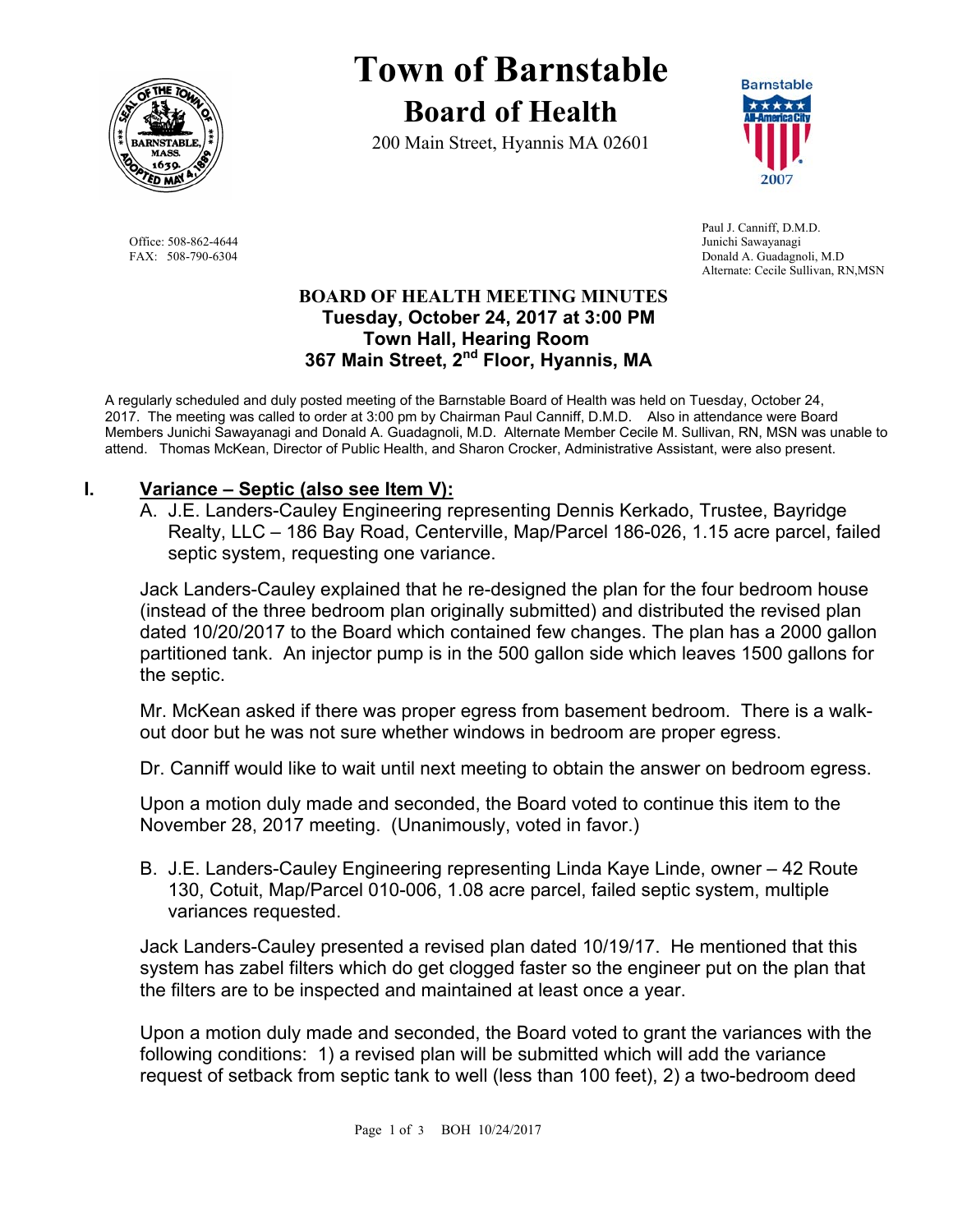restriction will be recorded with the Barnstable County Registry of Deeds and 3) an official copy will be supplied to the Public Health Division. (Unanimously, voted in favor.)

C. Daniel Ojala, Down Cape Engineering, representing Brian Buttrick, owner – 220 Horseshoe Lane, Centerville, Map/Parcel 207-135, 0.23 acre parcel, two setback variances.

Board member Jimmy Sawayanagi recused himself and left the room for this item.

In answer to Mr. McKean's question, Mr. Ojala stated the initial elevation was 4.0 feet with an adjusted groundwater of 1.8 feet for a total of 5.8 feet.

Mr. McKean said the staff supported the proposed plan.

Upon a motion duly made and seconded, the Board voted to grant the variances with no conditions. (Vote: Two in favor, Junichi Sawayanagi recused.)

After the vote, Mr. Sawayanagi returned to the meeting.

### **II. Sewer Connection Deadline – Stewart Creek Area:**

A. Dennis and Vicki Marchant, owners – 31 Paine Avenue, Hyannis, Map/Parcel 289-119- 001, requesting deadline extension.

Dennis Marchant asked for an extension until May or June of 2018. His original deadline was June 2016. He has received a proposal from a contractor and is lining up the connection to the sewer after his granddaughter has finished college next May and after expenses.

A one year extension to November 30, 2018 was discussed.

Upon a motion duly made and seconded, the Board voted to extend the deadline to connect to sewer to May 30, 2018. (Unanimously, voted in favor.)

B. Jack Greenslade, owner – 27 Betty's Pond Road, Hyannis, Map/Parcel 290-084, requesting deadline extension.

Jack Greenslade came up from Connecticut. He asked for an extension as he has had a number personal items come up this year.

Upon a motion duly made and seconded, the Board voted to extend the deadline to connect to sewer for one year (November 30, 2018). If he is unable to meet that deadline, the Board stated he may request an additional year in writing and will not have to travel up for the meeting. (Unanimously, voted in favor.)

# **III. Variance – Food:**

Attorney Steven Pizzuti representing Jorge Siguencia, owner of Casa Peru Fusion Restaurant – 302 Main Street, Hyannis, Map/Parcel 327-095, increase seating to 67 seats, toilet facility variance.